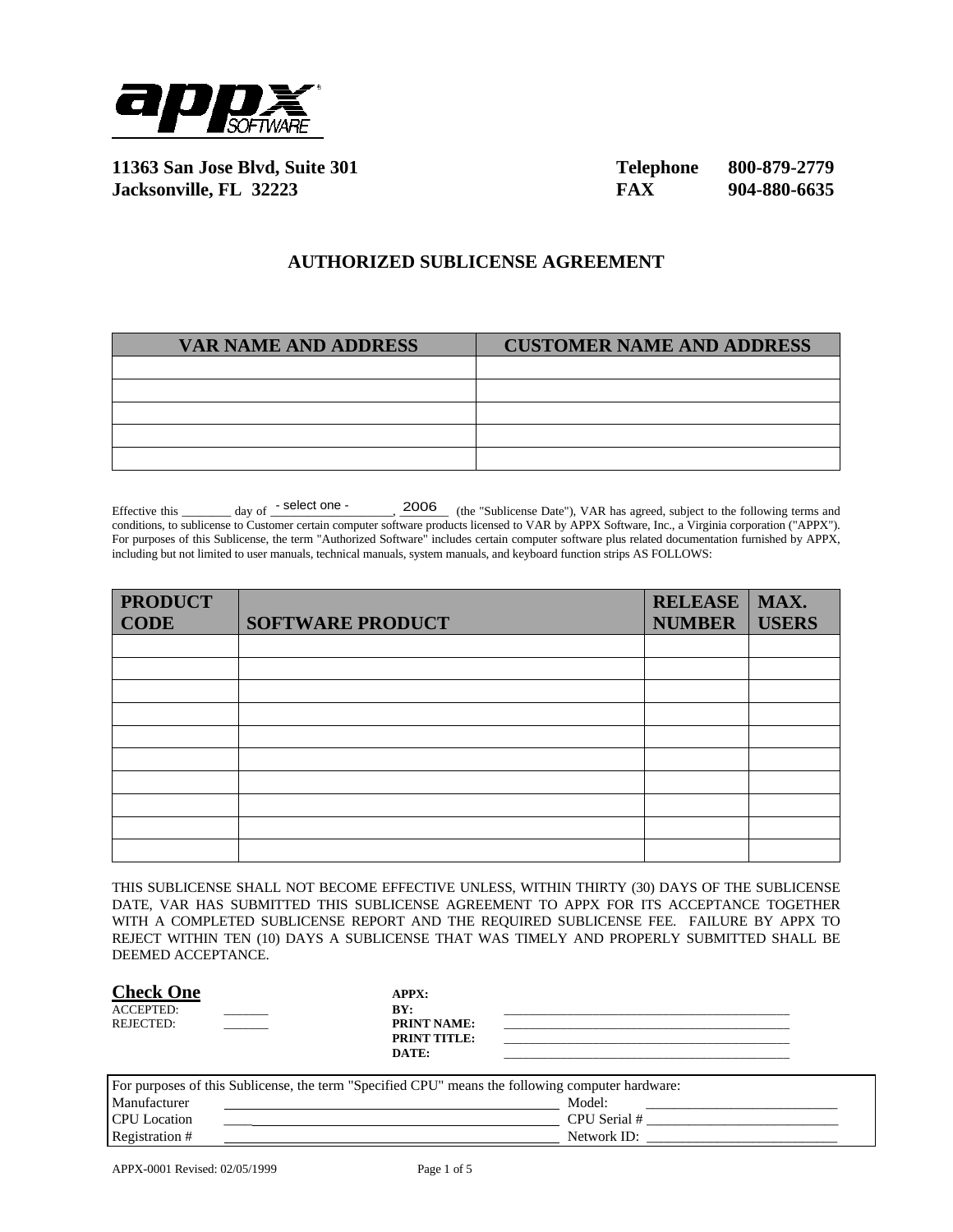1. REGISTRATION. VAR is obligated to install a permanent registration for Customer. Installation of the registration information is required in order to enable operation of the Authorized Software. Thereafter, each time the Authorized Software is operated, the screen will display the registered Customer's name. If Customer's name does not appear as the registered Customer, Customer should immediately notify VAR and APPX. If Customer has not received a permanent registration within 60 days of installation, Customer should immediately notify APPX.

CUSTOMER UNDERSTANDS THAT WHEN APPX HAS RECEIVED PAYMENT FROM VAR FOR CUSTOMER'S SUBLICENSE, ONLY THEN IS CUSTOMER ENTITLED TO A PERMANENT REGISTRATION ENABLING THE LICENSED SOFTWARE AND SHOWING CUSTOMER'S NAME ON THE SCREEN. (Initials)

- **2. OWNERSHIP OF AUTHORIZED SOFTWARE**. CUSTOMER DOES NOT OWN THE AUTHORIZED SOFTWARE, AND NOTHING IN THIS SUBLICENSE TRANSFERS TO CUSTOMER TITLE TO ANY PORTION OF THE AUTHORIZED SOFTWARE. LICENSORS OWN ALL COPYRIGHTS AND TRADE SECRETS COMPRISING THE AUTHORIZED SOFTWARE. CUSTOMER MAY COPY, MODIFY, DISTRIBUTE, OR OTHERWISE USE THE AUTHORIZED SOFTWARE ONLY AS EXPRESSLY AUTHORIZED BY THIS SUBLICENSE AND ONLY WHILE THIS SUBLICENSE IS IN EFFECT. ANY COPYING, REPRODUCTION, MODIFICATION OR OTHER USE OF THE AUTHORIZED SOFTWARE NOT AUTHORIZED BY THIS SUBLICENSE CONSTITUTES A BREACH OF THIS SUBLICENSE AND UNLAWFUL INFRINGEMENT OF LICENSORS' PROPRIETARY RIGHTS. CUSTOMER MUST SURRENDER ALL COPIES OF THE AUTHORIZED SOFTWARE WHEN THIS SUBLICENSE CEASES TO BE IN EFFECT.
	- **a) Trade Secrets.** The Authorized Software remains the valuable trade secret property of APPX or its Licensor. Aspects of the Authorized Software that are trade secrets include without limitation, the series of instructions or statements which comprise the computer programs, the systems design, modular program structure, system logic flow, file content, video and report formats, coding technique and routines, file handling and special search techniques, implementation of function keys, video screen and data entry handling, and report generation. Customer shall not disclose or transfer any copy of any portion of any Authorized Software to any person, except as specifically permitted in this agreement. Customer shall not copy, disclose, or transfer the design of nor the trade secrets embodied in any portion of Authorized Software. Customer shall not transfer or disclose any portion of Authorized Software to any person if Customer has reason to believe that such person may attempt to learn, use or disclose the trade secrets embodied in the Authorized Software. The foregoing shall not restrict the rights of Customer if and only to the extent that the European Community's Software Directive as implemented and applicable from time to time provides that the authorization of APPX is not required to reproduce the Authorized Software or translate their form under certain limited conditions and for certain limited purposes. Nothing in the agreement shall expand such rights of reproduction or translation beyond those rights that can be exercised without APPX's permission strictly in accordance with the laws governing this Agreement.
	- **b) Copyright.** Each Software Product, regardless of whether it bears notice of copyright, is a copyrighted work owned by APPX or its licensor and is subject to the copyright laws of the United States and of those countries that have ratified the Universal Copyright Convention or the Berne Convention.
- **LICENSE: USE OF AUTHORIZED SOFTWARE; SPECIFIED CPU(S).** Subject to the terms and conditions of this Sublicense, Customer is granted a non-exclusive and non-transferable sublicense to use the Authorized Software only by the Maximum Number of Simultaneous Users on the Specified CPU, or temporary substitute CPU, and only for preparation of data and reports for Customer, provided that the processing is done by Customer's personnel on Customer's computers or temporary substitute computers. The Authorized Software may not be used by third parties, nor may Customer use the Authorized Software to process data for third parties.
	- **a) Copies and disclosures**. Customer may copy Authorized Software for use as backup copies, at its own expense; provided that Customer (i) includes in and on each partial or complete copy all notices of copyright and proprietary rights appearing in and on the Authorized Software; (ii) makes only that number of copies reasonably required; (iii) establishes a procedure for accounting for each copy at all times; and (iv) destroys or returns to VAR each such copy when it is no longer required. Customer shall ensure that Customer and its employees do not make unauthorized copies, disclosures or transfers of the Authorized Software and to prevent any person from possessing, using, or copying any portion of the Authorized Software except as expressly authorized by this Sublicense. Customer shall periodically inform its employees of Customer's obligations regarding the Authorized Software. Customer agrees to the necessity for and reasonableness of APPX security measures and further agrees not to circumvent any security measures used or instituted by APPX to protect its proprietary rights in the Authorized Software. Customer shall not decode, disassemble, decompile, or in any manner reverse engineer the Authorized software, under any circumstances whatever.
	- **b) Access restrictions.** Customer shall keep the Authorized Software in a secure place, under access and use restrictions acceptable to APPX and in no event any less strict than those applied to Customer's most valuable computer programs or other proprietary information.
	- **c) Notification of Unauthorized Possession or Use.** Customer shall notify VAR and APPX immediately of any unauthorized possession, use, or copying, by any person, of any portion of the Authorized Software. In each case in which such unauthorized activity is related to the activities of Customer, Customer shall take all reasonable steps to terminate such unauthorized activity and to retrieve any unauthorized copies of the Authorized Software. In any legal proceeding initiated by Customer pursuant to this paragraph, APPX may assume the prosecution of such proceeding if APPX, in its sole discretion, deems that its interests so require. Customer will cooperate with APPX in any proceeding prosecuted by APPX in protection of APPX's interests under this Section.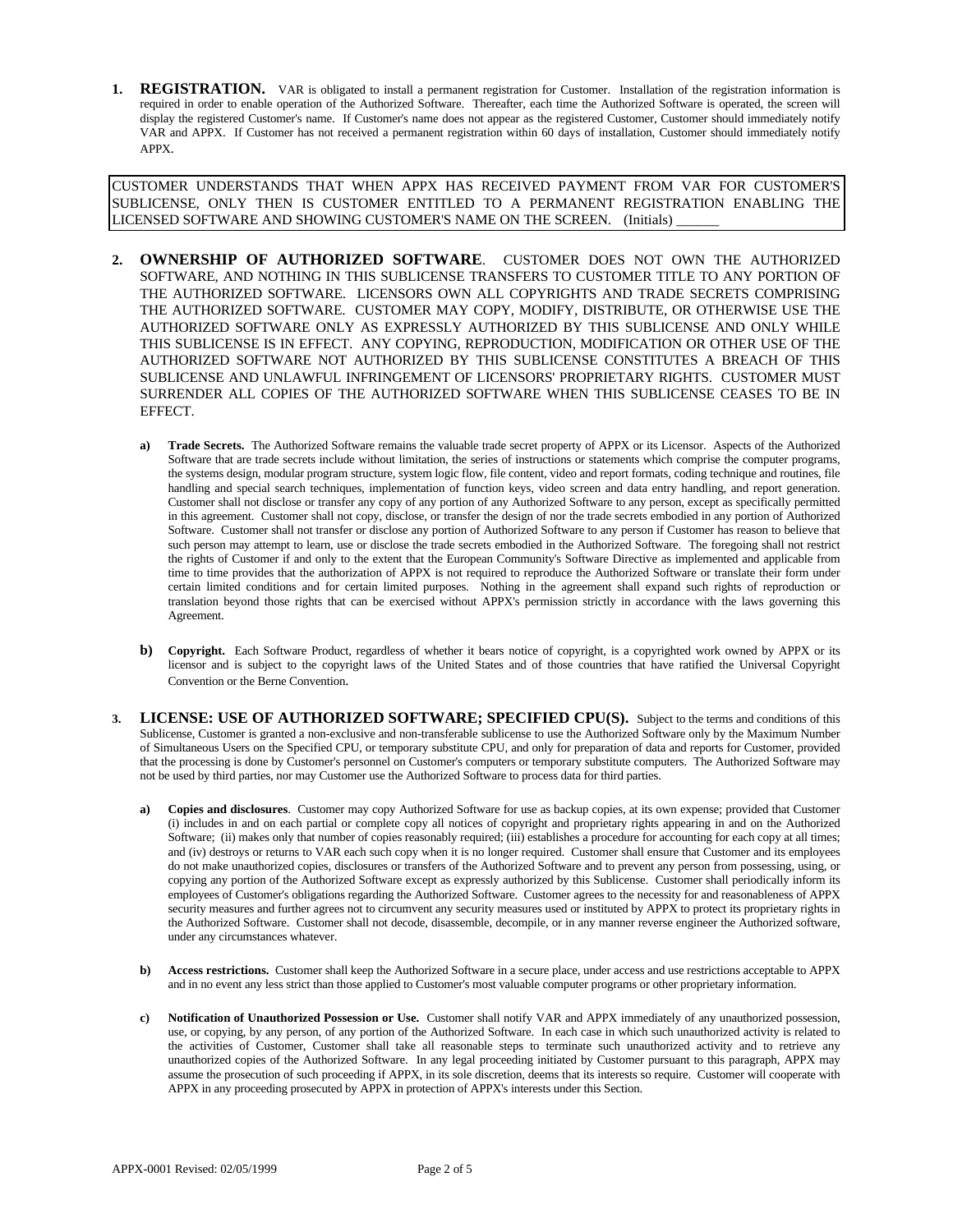- **4. MODIFICATION.** Customer may modify the Authorized Software for its own internal use only, but may not, even for its own use, modify the Authorized Software or any portion thereof supplied to Customer in object code or in scrambled form. Every modified version of the Authorized Software shall continue to be subject to all of the provisions of this Sublicense. Upon termination of this Sublicense, Customer shall completely remove all portions of the Authorized Software from every modified version of the Authorized Software. Customer acknowledges and accepts that its modifications may have little or no utility without the Authorized Software. In no event shall any modification, correction, enhancement, or any other alteration of the Authorized Software reduce or diminish in any way APPX's title to the Authorized Software or APPX's proprietary, trade secret, or copyright rights.
- **5. CORRECTIONS, ENHANCEMENTS AND NEW VERSIONS.** From time to time, corrections and minor enhancements to the Authorized Software may be provided. Corrections and minor enhancements will be provided free of charge during the Warranty Period, but Customer will bear the cost of installing them, of the media used to transmit them, of new documentation, and of any software conversion work required. From time to time, enhancements of Authorized Software may become available as new versions. Additional license fees may be imposed for new versions, and additional or different license terms may be required for enhancements and new versions. APPX will determine whether an enhancement shall be considered a new version and whether additional fees will be charged, which determination shall be final and completely binding on Customer. New versions may not be compatible with the prior versions. All corrections, enhancements, and new versions will be supplied to Customer through VAR.

THE PROVISION TO CUSTOMER OF ANY SOFTWARE PRODUCT NOT LISTED IN THE SCHEDULE AT THE BEGINNING OF THIS SUBLICENSE (WHETHER BY REASON OF INADVERTENCE OR OTHERWISE), INCLUDING BUT NOT LIMITED TO ANY CORRECTION, ENHANCEMENT OR NEW VERSION, SHALL NOT CONSTITUTE A WAIVER OR ABANDONMENT OF APPX'S COPYRIGHTS, TRADE SECRETS OR OTHER PROPRIETARY RIGHTS THEREIN, AND SHALL NOT AUTHORIZE OR CONSTITUTE ACQUIESCENCE TO CUSTOMER'S ONGOING ACCESS TO OR USE OF ANY SUCH PRODUCT.

- **6. ESCROW OF SOURCE CODE.** The source code for Authorized Software has been deposited with a qualified third party subject to an escrow agreement for the benefit of end users. A copy of the escrow agreement and the identity and location of the escrow agent will be available from VAR upon Customer request and for purposes expressly authorized by this Sublicense.
- **7. REPRESENTATION AS TO TITLE.** APPX represents that it has no reason to believe that the Authorized Software infringes upon any copyright or violates the trade secret rights of any third party. In the event of a claim that any Authorized Software product infringes upon or violates copyright or trade secret rights, APPX may, at its sole option, either defend or settle such claim, or terminate this Sublicense and refund an equitable portion of the Sublicense Fee paid for Customer's use of the Authorized Software. APPX shall be subject to the foregoing obligations only if:
	- **a) Customer notifies APPX promptly in writing of any suit or claim, whether in the form of a lawsuit or otherwise, against Customer;**
	- **b) Customer permits APPX to defend, compromise, or settle such claim and gives APPX all available information, assistance, and authority to enable APPX to do so; and**
	- **c) Customer is not in default under this Sublicense.**

APPX shall not be responsible for any compromise or settlement made without its consent. This warranty shall not apply to any infringement arising out of use of the Authorized Software in any manner not authorized by this Sublicense or in combination with other software or articles where such infringement would not have occurred but for the use of the Authorized Software in combination with such other software or articles.

- 8. **PERFORMANCE WARRANTY.** Customer acknowledges that the Authorized Software is of such complexity that it may have inherent defects. APPX stands ready to correct defects that are uncovered during operation of the Authorized Software, as set forth in the following limited warranty. For a period of ninety (90) days from the Installation Date (the "Warranty Period"), APPX warrants that each Authorized Software product will perform substantially in the manner specified in its system specifications provided by APPX only if:
	- **a) the Authorized Software is used solely on the specified CPU and in conjunction with the computer equipment, operating system, and other system software specified in the product documentation provided by APPX;**
	- **b) all fees and other charges due from Customer to VAR have been paid in full;**
	- **c) Customer advises VAR in writing of any and all claims and nonconformities;**
	- **d) Customer has installed all corrections and enhancements for the Authorized Software product; and**
	- **e) APPX is able to reproduce any claimed nonconformity in the Authorized Software.**

APPX does not warrant modifications of Authorized Software made or added by parties other than APPX, including VAR. Correct operation of the Authorized Software with all such modifications removed shall constitute proof that the Authorized Software operates in conformity with APPX's warranty. All obligations to Customer under APPX's warranty are owed by VAR, not APPX.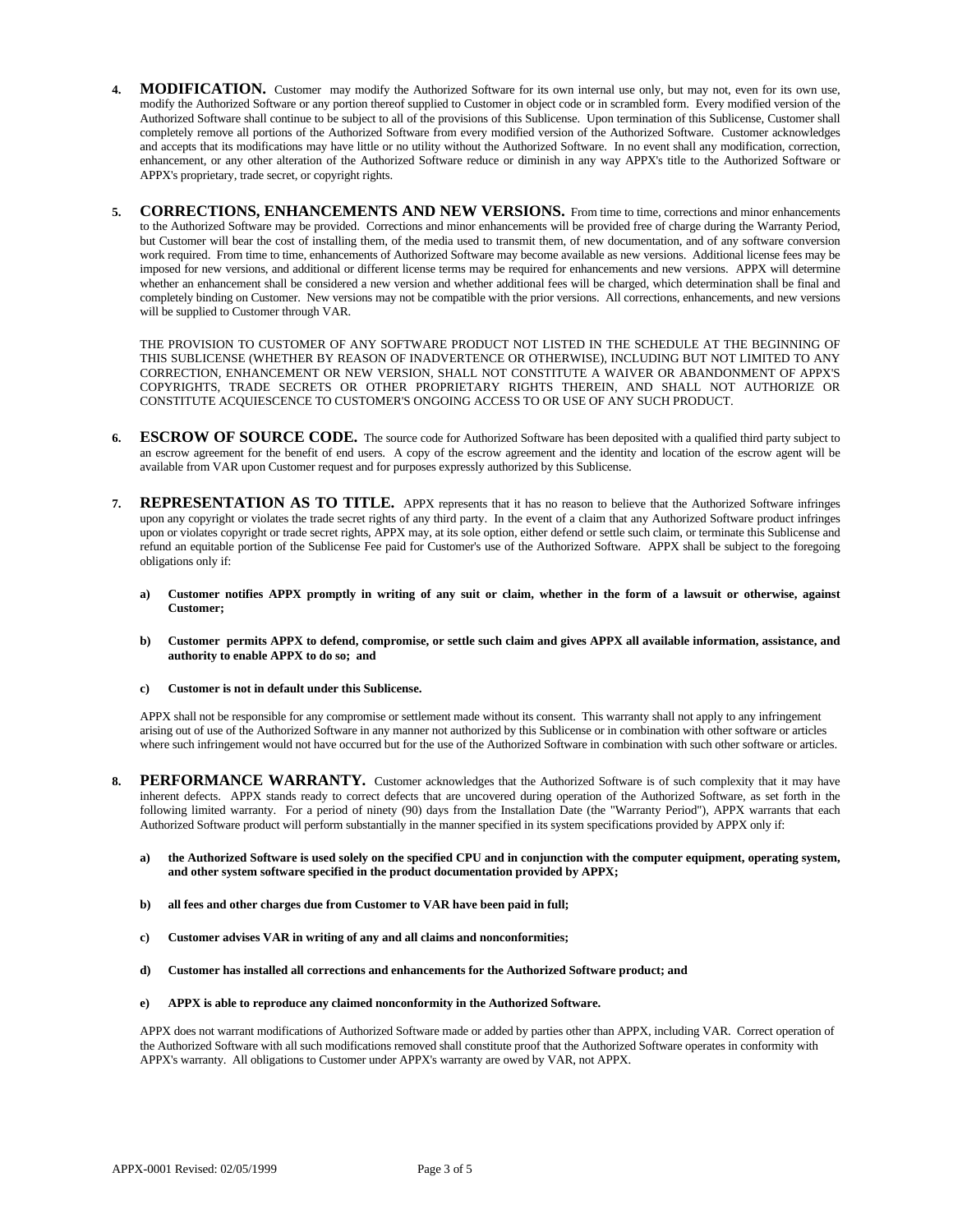- 9. **LIMITATION OF LIABILITY UNDER PERFORMANCE WARRANTY.** APPX's sole obligation under this warranty shall be to provide VAR, for forwarding to Customer, corrections (whether in the form of a new release or otherwise) to the Authorized Software via written or magnetic media or Internet, so that the Authorized Software will perform as warranted, or, at APPX's option, to refund the Sublicense Fee paid to APPX by VAR for Customer's use of the defective Authorized Software. Warranty coverage does not include the cost of restoring any destroyed or defective data, media used to transmit corrections, copies of documentation incorporating corrections, installation of corrections, or software conversion work made necessary by corrections.
- **10. LIMITATION AND DISCLAIMER OF WARRANTIES**. THE WARRANTIES, OBLIGATIONS, AND LIABILITIES OF APPX AND THE RIGHTS AND REMEDIES OF CUSTOMER SET FORTH IN THIS AGREEMENT ARE EXCLUSIVE. APPX DISCLAIMS ALL OTHER WARRANTIES CONDITIONS, OBLIGATIONS, AND LIABILITIES, EXPRESS OR IMPLIED, BY APPX, ITS OWNERS, OFFICERS, OR EMPLOYEES ARISING BY LAW OR OTHERWISE, WITH RESPECT TO THE AUTHORIZED SOFTWARE OR OTHER TANGIBLE OR INTANGIBLE GOODS OR SERVICES PROVIDED PURSUANT TO THIS AGREEMENT. FURTHER, CUSTOMER HEREBY WAIVES AND RELEASES ANY OTHER OBLIGATIONS, CONDITIONS, RIGHTS AND WARRANTIES, EXPRESS OR IMPLIED, BY OR AGAINST APPX, ITS OWNERS, OFFICERS, OR EMPLOYEES, ARISING BY LAW OR OTHERWISE, WITH RESPECT TO THE AUTHORIZED SOFTWARE OR OTHER TANGIBLE OR INTANGIBLE ITEMS OR SERVICES PROVIDED UNDER THIS AGREEMENT. WARRANTIES, CONDITIONS AND OBLIGATIONS THAT APPX DISCLAIMS AND THAT CUSTOMER RELEASES AND WAIVES INCLUDE, BUT ARE NOT LIMITED TO:
	- **a) Any implied warranty of merchantability or fitness for a specific purpose;**
	- **b) Any implied warranty arising from course of performance, course of dealing, or usage of trade; and**
	- **c) Any obligation, liability, right, claim, or remedy, whether in tort, contract, or otherwise, and whether for incidental, indirect, special, or consequential damages (including, but not limited to, loss of use, revenue, profit, or data).**
- **11. RELATIONSHIP OF VAR**. Customer acknowledges that VAR is the re-licensor or APPX Software, Inc. and that VAR is not the agent of APPX Software, Inc. APPX Software, Inc. is not in privity with Customer , and Customer's purchase is directly from VAR who is responsible for providing the product, support, and other contractual fulfillment.
- **12. TERMINATION.** This Sublicense may be terminated by APPX or VAR for breach. In the event of termination, the sublicense rights granted to Customer shall immediately terminate, and Customer shall immediately return all existing copies of the Authorized Software to VAR (or such substitute Person as APPX may designate) and certify in writing that all copies or partial copies of the Authorized Software have been returned or destroyed. The obligations and remedies of the parties regarding confidentiality of Authorized Software shall survive termination of this Sublicense.
- 13. **ASSIGNMENT.** Customer may not assign, sell, mortgage, pledge, or in any manner transfer any or all of its interest in this Sublicense or in the Authorized Software Product, without APPX's prior written consent. This Sublicense shall automatically and immediately terminate in the event that this Sublicense or any interests hereunder are assigned or in any manner transferred to any third party, whether voluntarily or by operation of law, without APPX's prior written consent.
- 14. **CHOICE OF LAW AND FORUM; ATTORNEYS' FEES; WAIVER OF JURY TRIAL.** This Agreement shall be governed by, and construed in accordance with the substantive laws of the State of Florida. Any dispute arising under this Agreement which cannot be resolved by private agreement shall, at the option of APPX, be submitted to the Fourth Judicial Circuit of Duval County, Florida, and the parties consent and submit to the personal jurisdiction of such court. The United Nations Convention on the International Sale of Goods and the United Nations Convention on the Formation of Contracts for the translation of this Agreement may be made for convenience, but the English language version shall govern in the event of any conflict.. The prevailing party in any litigation, arbitration, or other proceedings arising out of this Sublicense shall be reimbursed for all reasonable costs and expenses incurred in such proceedings, including reasonable actual attorneys' fees. APPX, VAR, AND CUSTOMER HEREBY KNOWINGLY, VOLUNTARILY, AND INTENTIONALLY WAIVE ANY RIGHTS THEY MAY HAVE TO A TRIAL BY JURY IN RESPECT OF ANY LITIGATION BASED ON, ARISING OUT OF, UNDER, OR IN CONNECTION WITH THIS SUBLICENSE OR ANY COURSE OF CONDUCT, COURSE OF DEALING, STATEMENTS (ORAL OR WRITTEN), OR ACTIONS OR OMISSIONS OF APPX, VAR, OR CUSTOMER. THIS PROVISION IS A MATERIAL INDUCEMENT FOR APPX AND VAR ENTERING INTO THIS AGREEMENT.
- **15. EQUITABLE RELIEF.** If Customer attempts to use, copy, disclose, or transfer any portion of the Authorized Software or any modification thereof in a manner contrary to the terms of this Sublicense or in derogation of APPX's rights, whether those rights are explicitly stated, determined by law, or otherwise, APPX shall have the right, in addition to any other legal remedies available, to injunctive relief enjoining such acts, it being acknowledged that other remedies are inadequate.
- **16. ENTIRE AGREEMENT.** This Sublicense constitutes the entire agreement between the parties relating to the Authorized Software.
- **17. SEVERABILITY.** If any term, covenant, condition, or provision, or portion thereof, of this Sublicense is held by a court of competent jurisdiction to be invalid, void, or unenforceable, the remaining provisions of the Sublicense shall be in full force and effect and shall in no way be affected, impaired or invalidated.
- **18. NONWAIVER.** Waiver by one party of any breach of any provision of this Sublicense shall not operate or be construed as a waiver by that party of any subsequent breach.